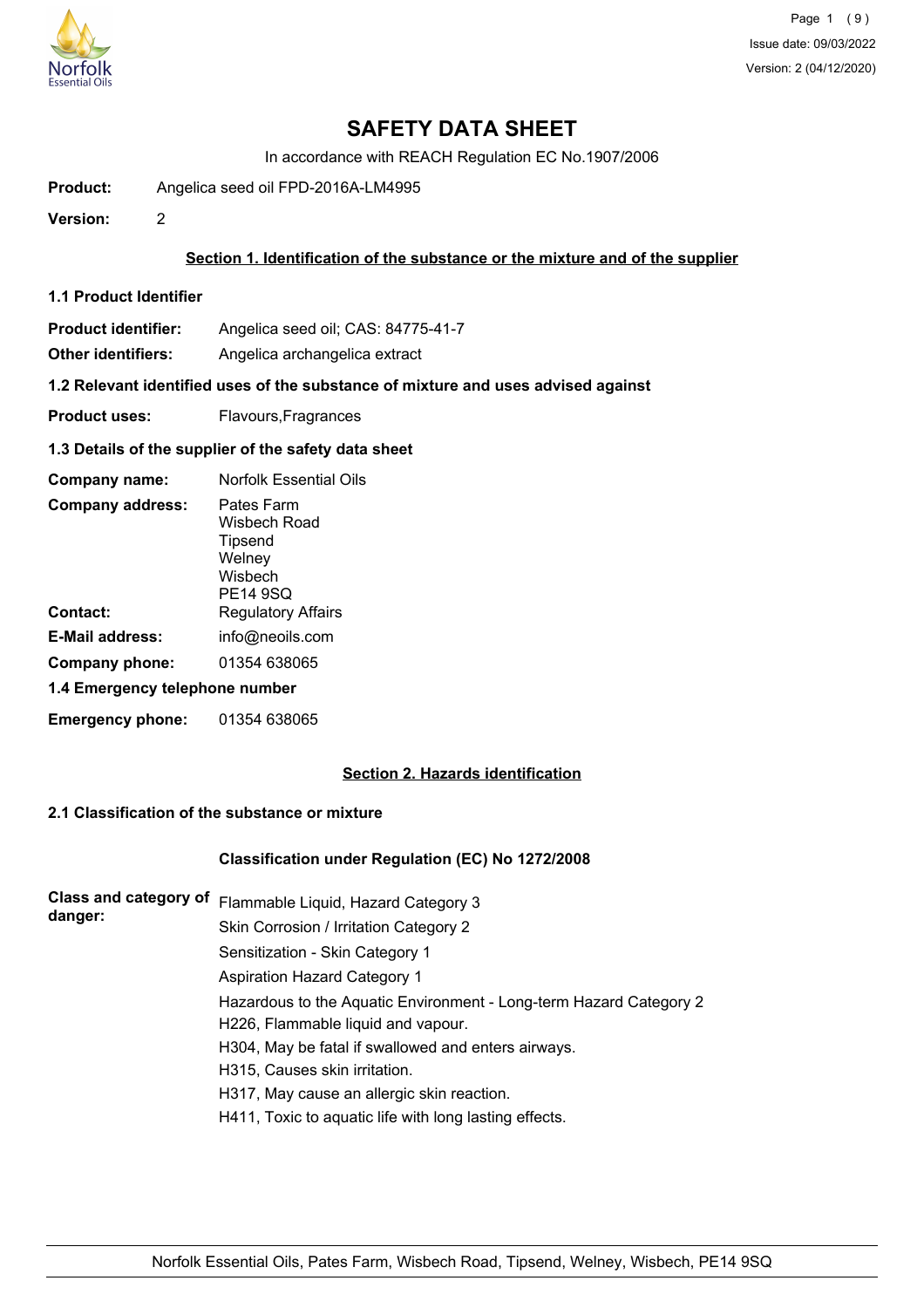

In accordance with REACH Regulation EC No.1907/2006

- **Product:** Angelica seed oil FPD-2016A-LM4995
- **Version:** 2
- **2.2 Label elements**

|                                     | Classification under Regulation (EC) No 1272/2008                                                                                                                                                                                                                                                                                                                                                                                                                                                                                                                                                                                                                                                                                                                                                                                                                                                                                                                                                                                                                                                                                                                                                                                                                                                                                                                                         |
|-------------------------------------|-------------------------------------------------------------------------------------------------------------------------------------------------------------------------------------------------------------------------------------------------------------------------------------------------------------------------------------------------------------------------------------------------------------------------------------------------------------------------------------------------------------------------------------------------------------------------------------------------------------------------------------------------------------------------------------------------------------------------------------------------------------------------------------------------------------------------------------------------------------------------------------------------------------------------------------------------------------------------------------------------------------------------------------------------------------------------------------------------------------------------------------------------------------------------------------------------------------------------------------------------------------------------------------------------------------------------------------------------------------------------------------------|
| Signal word:                        | Danger                                                                                                                                                                                                                                                                                                                                                                                                                                                                                                                                                                                                                                                                                                                                                                                                                                                                                                                                                                                                                                                                                                                                                                                                                                                                                                                                                                                    |
| <b>Hazard statements:</b>           | H226, Flammable liquid and vapour.<br>H304, May be fatal if swallowed and enters airways.<br>H315, Causes skin irritation.<br>H317, May cause an allergic skin reaction.<br>H411, Toxic to aquatic life with long lasting effects.                                                                                                                                                                                                                                                                                                                                                                                                                                                                                                                                                                                                                                                                                                                                                                                                                                                                                                                                                                                                                                                                                                                                                        |
| <b>M</b> factor:                    | None                                                                                                                                                                                                                                                                                                                                                                                                                                                                                                                                                                                                                                                                                                                                                                                                                                                                                                                                                                                                                                                                                                                                                                                                                                                                                                                                                                                      |
| <b>Supplemental</b><br>Information: | None                                                                                                                                                                                                                                                                                                                                                                                                                                                                                                                                                                                                                                                                                                                                                                                                                                                                                                                                                                                                                                                                                                                                                                                                                                                                                                                                                                                      |
| Precautionary<br>statements:        | P210, Keep away from heat, sparks, open flames and hot surfaces. - No smoking.<br>P233, Keep container tightly closed.<br>P240, Ground/bond container and receiving equipment.<br>P241, Use explosion-proof electrical, ventilating and lighting equipment.<br>P242, Use only non-sparking tools.<br>P243, Take precautionary measures against static discharge.<br>P261, Avoid breathing vapour or dust.<br>P264, Wash hands and other contacted skin thoroughly after handling.<br>P272, Contaminated work clothing should not be allowed out of the workplace.<br>P273, Avoid release to the environment.<br>P280, Wear protective gloves/eye protection/face protection.<br>P301/310, IF SWALLOWED: Immediately call a POISON CENTER or doctor/physician.<br>P303/361/353, IF ON SKIN (or hair): Remove/take off immediately all contaminated clothing.<br>Rinse skin with water/shower.<br>P331, Do not induce vomiting.<br>P333/313, If skin irritation or rash occurs: Get medical advice/attention.<br>P362, Take off contaminated clothing and wash before reuse.<br>P370/378, In case of fire: Use carbon dioxide, dry chemical, foam for extinction.<br>P391, Collect spillage.<br>P403/235, Store in a well-ventilated place. Keep cool.<br>P405, Store locked up.<br>P501, Dispose of contents/container to approved disposal site, in accordance with local<br>regulations. |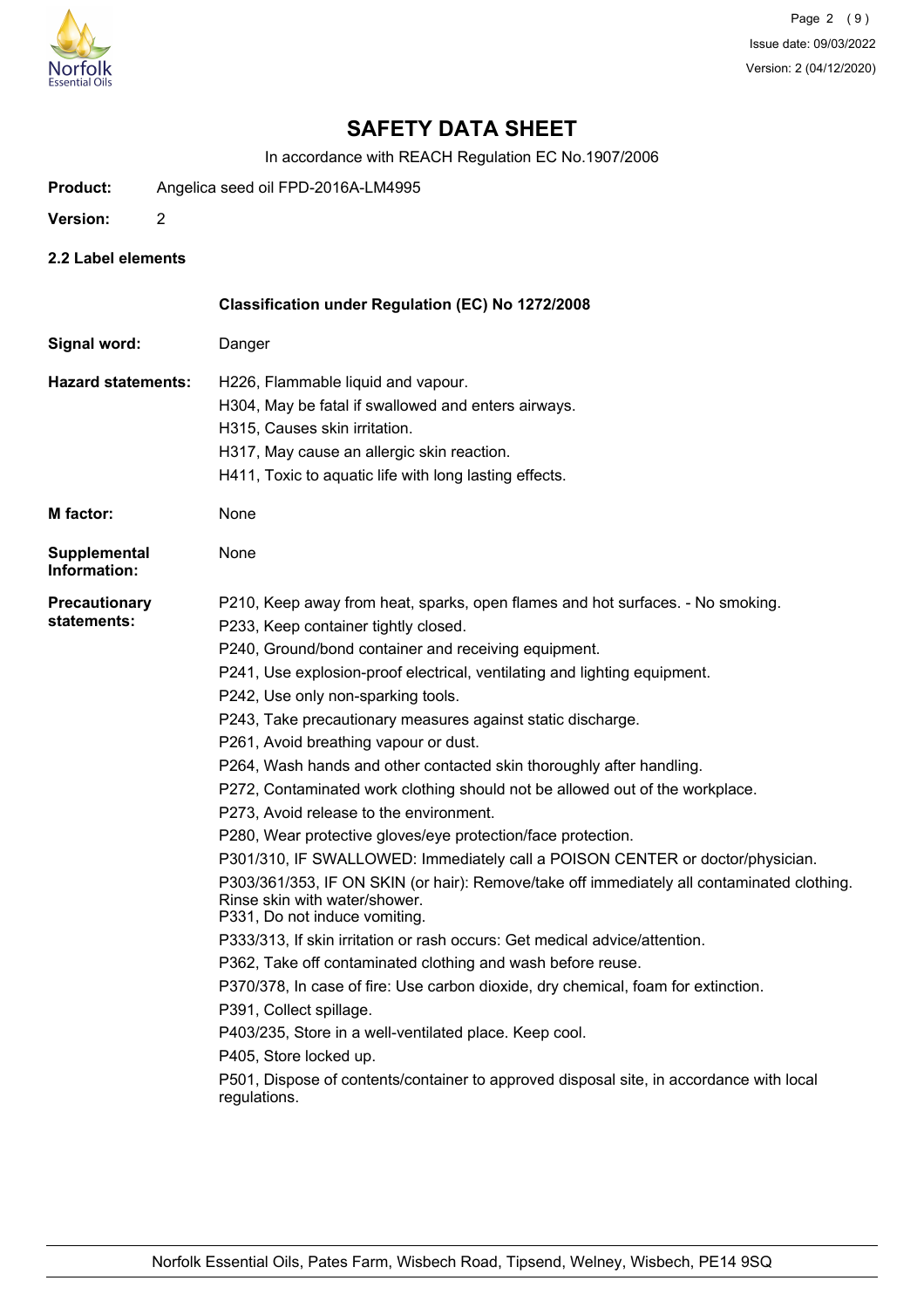

In accordance with REACH Regulation EC No.1907/2006



## **Section 3. Composition / information on ingredients**

## **3.1 Substances**

**Product identifier:** Angelica seed oil; CAS: 84775-41-7

### **Contains:**

| <b>Name</b>   | <b>CAS</b> | <b>EC</b> | <b>REACH Registration</b><br>No. | $\frac{9}{6}$ | <b>Classification for</b><br>(CLP) 1272/2008                                                                                        |
|---------------|------------|-----------|----------------------------------|---------------|-------------------------------------------------------------------------------------------------------------------------------------|
| lalpha-Pinene | 80-56-8    | 201-291-9 |                                  | 5-<10%        | Flam. Liq. 3-Skin Irrit.<br>2-Skin Sens. 1B-Asp.<br>Tox 1-Aquatic Acute 1-<br>Aquatic Chronic 1;<br>H226-H304-H315-<br>H317-H410.-  |
| Myrcene       | 123-35-3   | 204-622-5 |                                  | $1 - 5%$      | Flam. Liq. 3-Skin Irrit.<br>2-Eye Irrit. 2-Asp. Tox<br>1;H226-H304-H315-<br>H319.-                                                  |
| ILinalool     | 78-70-6    | 201-134-4 |                                  | $1 - 5%$      | Skin Irrit. 2-Eye Irrit. 2-<br>Skin Sens. 1B;H315-<br>H317-H319.-                                                                   |
| Ibeta-Pinene  | 127-91-3   | 204-872-5 |                                  | $0.1 - 1\%$   | Flam. Liq. 3-Skin Irrit.<br>2-Skin Sens. 1B-Asp.<br>Tox 1-Aquatic Acute 1-<br>Aquatic Chronic 1;<br>H226-H304-H315-<br>lH317-H410.- |
| Camphene      | 79-92-5    | 201-234-8 |                                  | $0.1 - 1\%$   | Flam. Liq. 3-Flam. Sol.<br>2-Aquatic Acute 1-<br>Aquatic Chronic 1:<br>H226-H228-H410.-                                             |
| Terpinolene   | 586-62-9   | 209-578-0 |                                  | $0.1 - 1\%$   | Skin Sens. 1B-Asp. Tox<br>1-Aquatic Acute 1-<br>Aquatic Chronic 1;<br>H304-H317-H410,-                                              |

## **Section 4. First-aid measures**

# **4.1 Description of first aid measures**

**Inhalation:** Remove from exposure site to fresh air, keep at rest, and obtain medical attention. **Eye exposure:** Flush immediately with water for at least 15 minutes. Contact physician if symptoms persist. **Skin exposure:** IF ON SKIN (or hair): Remove/take off immediately all contaminated clothing. Rinse skin with

Norfolk Essential Oils, Pates Farm, Wisbech Road, Tipsend, Welney, Wisbech, PE14 9SQ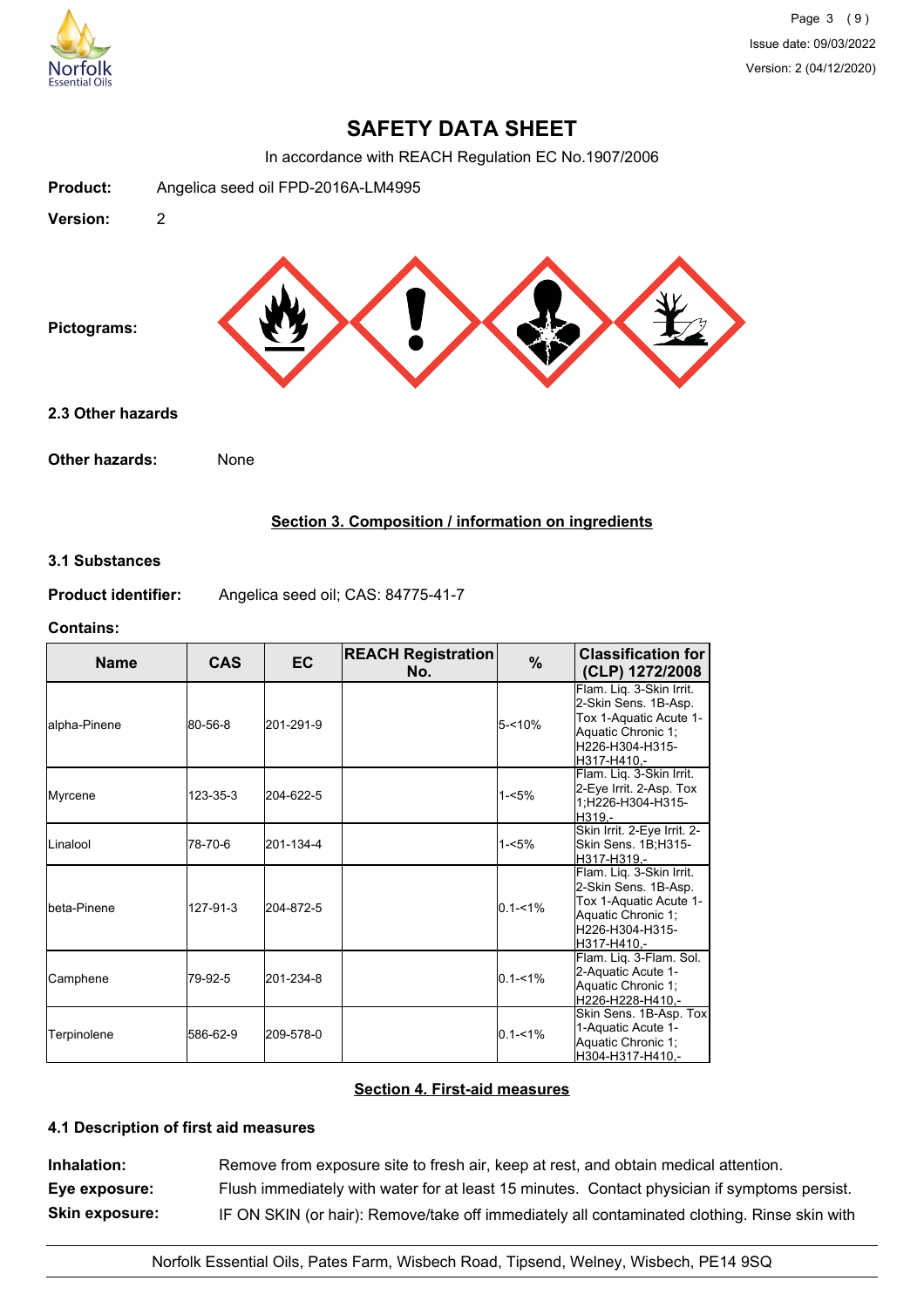

Page 4 (9) Issue date: 09/03/2022 Version: 2 (04/12/2020)

# **SAFETY DATA SHEET**

In accordance with REACH Regulation EC No.1907/2006

**Product:** Angelica seed oil FPD-2016A-LM4995

**Version:** 2

water/shower.

**Ingestion:** IF SWALLOWED: Immediately call a POISON CENTER or doctor/physician.

## **4.2 Most important symptoms and effects, both acute and delayed**

May be fatal if swallowed and enters airways.

Causes skin irritation.

May cause an allergic skin reaction.

## **4.3 Indication of any immediate medical attention and special treatment needed**

None expected, see Section 4.1 for further information.

## **SECTION 5: Firefighting measures**

#### **5.1 Extinguishing media**

Suitable media: Carbon dioxide, Dry chemical, Foam.

## **5.2 Special hazards arising from the substance or mixture**

In case of fire, may be liberated: Carbon monoxide, Unidentified organic compounds.

## **5.3 Advice for fire fighters:**

In case of insufficient ventilation, wear suitable respiratory equipment.

## **Section 6. Accidental release measures**

#### **6.1 Personal precautions, protective equipment and emergency procedures:**

Avoid inhalation. Avoid contact with skin and eyes. See protective measures under Section 7 and 8.

#### **6.2 Environmental precautions:**

Keep away from drains, surface and ground water, and soil.

## **6.3 Methods and material for containment and cleaning up:**

Remove ignition sources. Provide adequate ventilation. Avoid excessive inhalation of vapours. Contain spillage immediately by use of sand or inert powder. Dispose of according to local regulations.

## **6.4 Reference to other sections:**

Also refer to sections 8 and 13.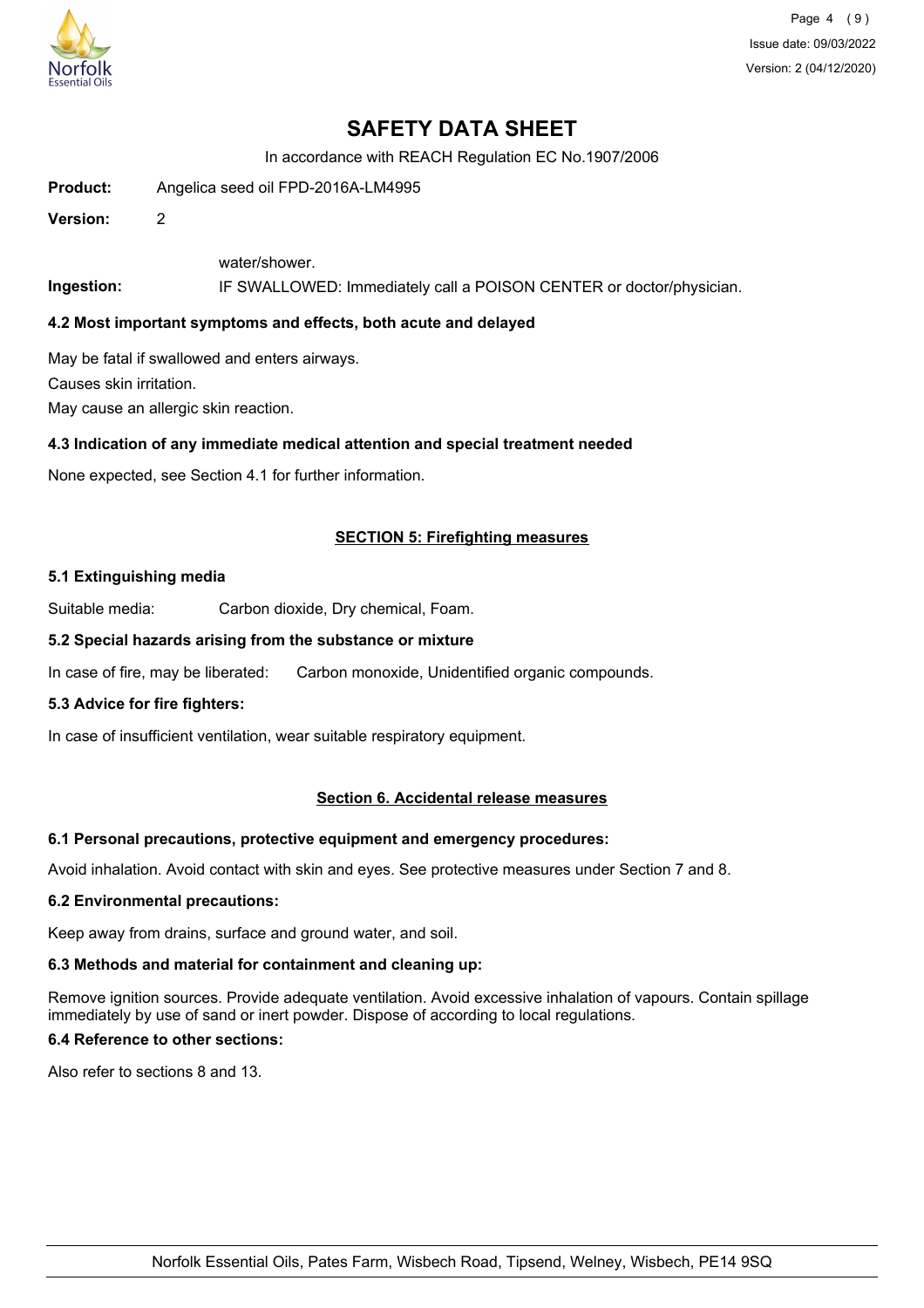

Page 5 (9) Issue date: 09/03/2022 Version: 2 (04/12/2020)

# **SAFETY DATA SHEET**

In accordance with REACH Regulation EC No.1907/2006

**Product:** Angelica seed oil FPD-2016A-LM4995

**Version:** 2

# **Section 7. Handling and storage**

### **7.1 Precautions for safe handling:**

Keep away from heat, sparks, open flames and hot surfaces. - No smoking.

## **7.2 Conditions for safe storage, including any incompatibilities:**

Ground/bond container and receiving equipment. Use only non-sparking tools. Take precautionary measures against static discharge.

## **7.3 Specific end use(s):**

Flavours,Fragrances: Use in accordance with good manufacturing and industrial hygiene practices.

## **Section 8. Exposure controls/personal protection**

#### **8.1 Control parameters**

Workplace exposure limits: Not Applicable

## **8.2 Exposure Controls**

### **Eye / Skin Protection**

Wear protective gloves/eye protection/face protection

#### **Respiratory Protection**

Under normal conditions of use and where adequate ventilation is available to prevent build up of excessive vapour, this material should not require special engineering controls. However, in conditions of high or prolonged use, or high temperature or other conditions which increase exposure, the following engineering controls can be used to minimise exposure to personnel: a) Increase ventilation of the area with local exhaust ventilation. b) Personnel can use an approved, appropriately fitted respirator with organic vapour cartridge or canisters and particulate filters. c) Use closed systems for transferring and processing this material.

Also refer to Sections 2 and 7.

## **Section 9. Physical and chemical properties**

### **9.1 Information on basic physical and chemical properties**

| Appearance:                     | Not determined |
|---------------------------------|----------------|
| Odour:                          | Not determined |
| <b>Odour threshold:</b>         | Not determined |
| pH:                             | Not determined |
| Melting point / freezing point: | Not determined |
| Initial boiling point / range:  | Not determined |
| <b>Flash point:</b>             | 43 °C          |
| <b>Evaporation rate:</b>        | Not determined |
| Flammability (solid, gas):      | Not determined |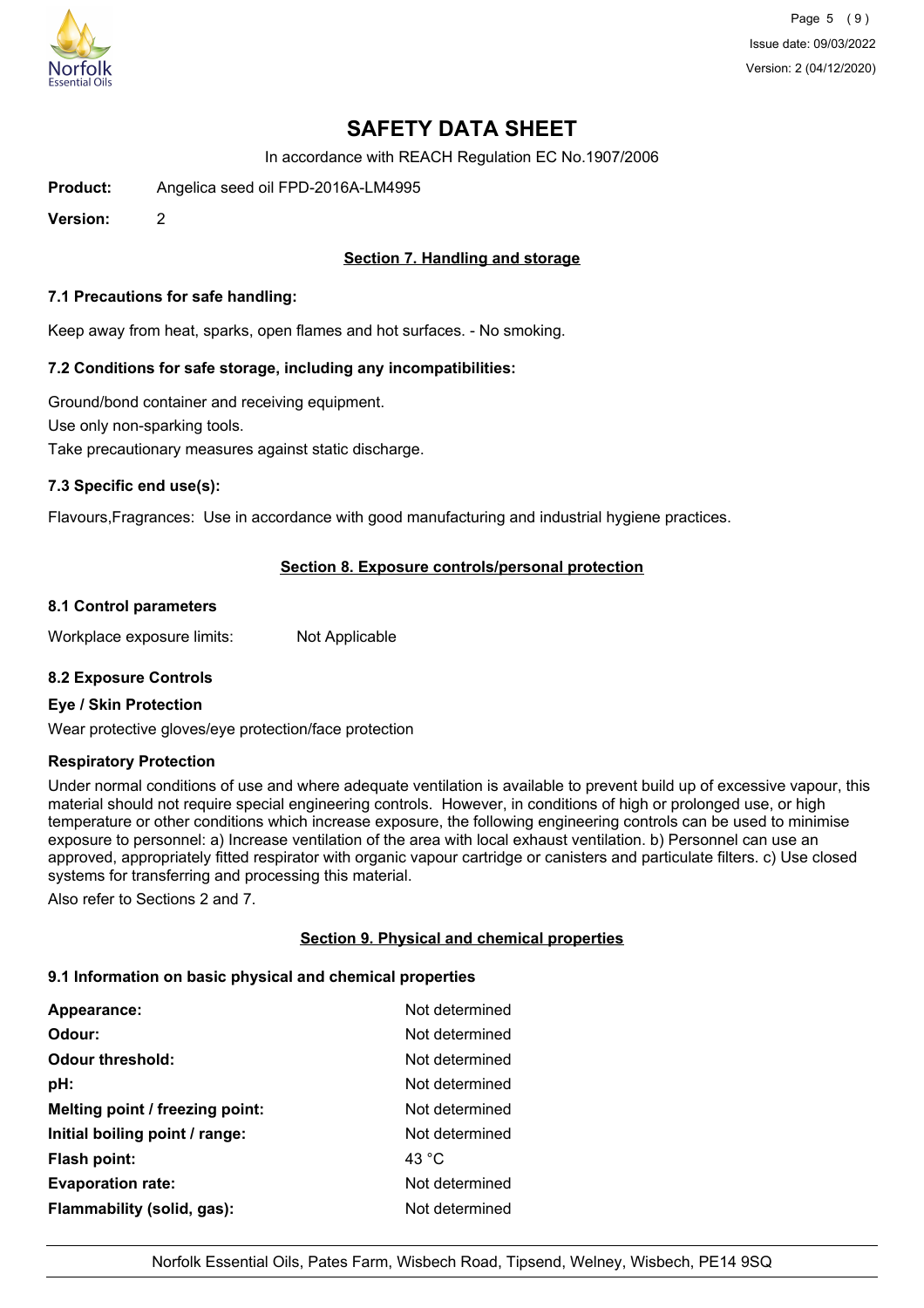

Page 6 (9) Issue date: 09/03/2022 Version: 2 (04/12/2020)

# **SAFETY DATA SHEET**

In accordance with REACH Regulation EC No.1907/2006

**Product:** Angelica seed oil FPD-2016A-LM4995

**Version:** 2

| Upper/lower flammability or explosive limits: | Product does not present an explosion hazard |
|-----------------------------------------------|----------------------------------------------|
| Vapour pressure:                              | Not determined                               |
| Vapour density:                               | Not determined                               |
| <b>Relative density:</b>                      | Not determined                               |
| Solubility(ies):                              | Not determined                               |
| Partition coefficient: n-octanol/water:       | Not determined                               |
| Auto-ignition temperature:                    | Not determined                               |
| Decomposition temperature:                    | Not determined                               |
| <b>Viscosity:</b>                             | Not determined                               |
| <b>Explosive properties:</b>                  | Not expected                                 |
| <b>Oxidising properties:</b>                  | Not expected                                 |

**9.2 Other information:** None available

### **Section 10. Stability and reactivity**

## **10.1 Reactivity:**

Presents no significant reactivity hazard, by itself or in contact with water.

#### **10.2 Chemical stability:**

Good stability under normal storage conditions.

# **10.3 Possibility of hazardous reactions:**

Not expected under normal conditions of use.

## **10.4 Conditions to avoid:**

Avoid extreme heat.

# **10.5 Incompatible materials:**

Avoid contact with strong acids, alkalis or oxidising agents.

### **10.6 Hazardous decomposition products:**

Not expected.

## **Section 11. Toxicological information**

#### **11.1 Information on toxicological effects**

| <b>Acute Toxicity:</b>                    | Based on available data the classification criteria are not met. |
|-------------------------------------------|------------------------------------------------------------------|
| <b>Acute Toxicity Oral</b>                | >5000                                                            |
| <b>Acute Toxicity Dermal</b>              | Not Applicable                                                   |
| <b>Acute Toxicity Inhalation</b>          | Not Available                                                    |
| <b>Skin corrosion/irritation:</b>         | Skin Corrosion / Irritation Category 2                           |
| Serious eye damage/irritation:            | Based on available data the classification criteria are not met. |
| <b>Respiratory or skin sensitisation:</b> | Sensitization - Skin Category 1                                  |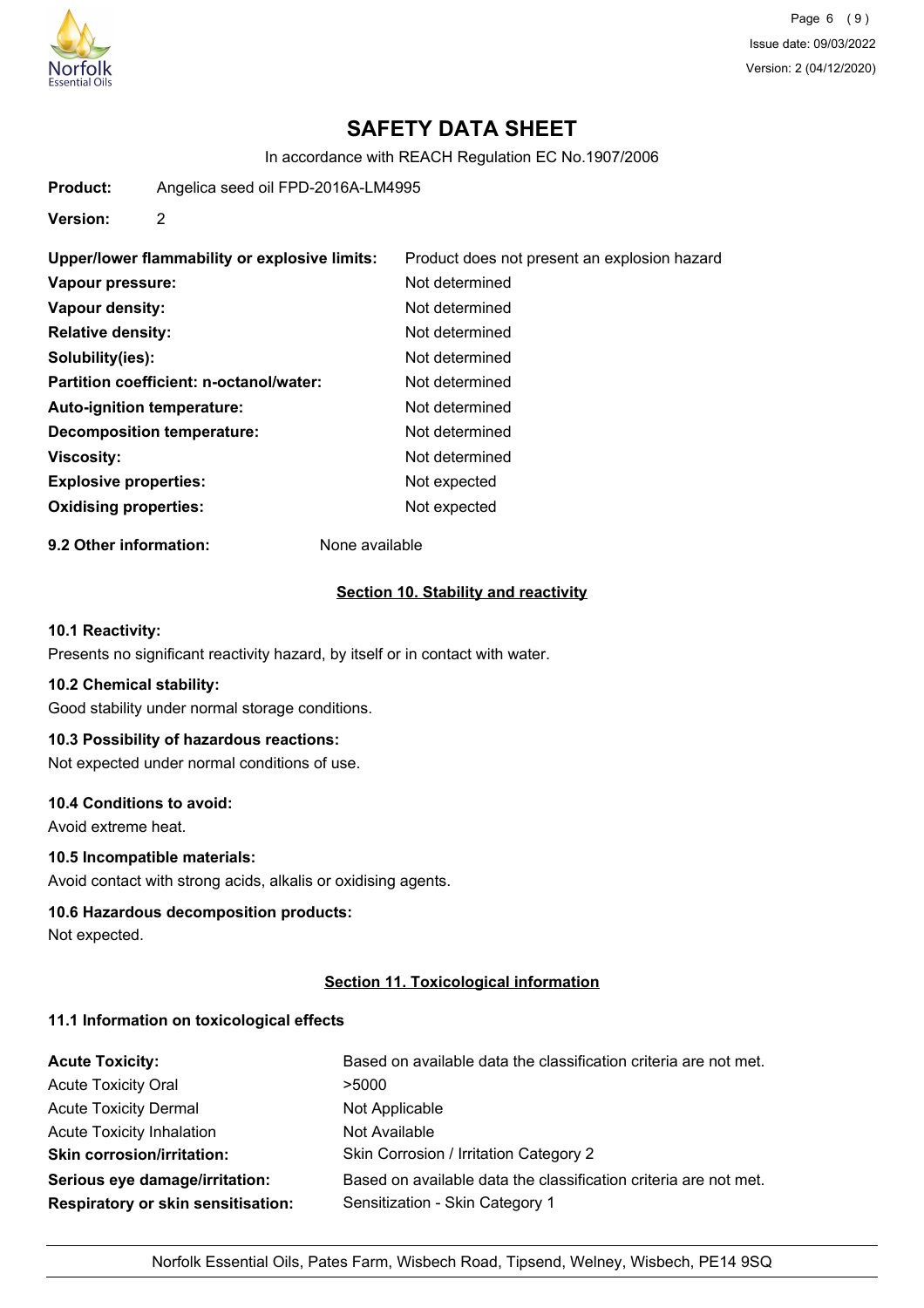

In accordance with REACH Regulation EC No.1907/2006

**Product:** Angelica seed oil FPD-2016A-LM4995

**Version:** 2

| Germ cell mutagenicity:        | Based on available data the c       |
|--------------------------------|-------------------------------------|
| <b>Carcinogenicity:</b>        | Based on available data the c       |
| <b>Reproductive toxicity:</b>  | Based on available data the c       |
| <b>STOT-single exposure:</b>   | Based on available data the c       |
| <b>STOT-repeated exposure:</b> | Based on available data the c       |
| <b>Aspiration hazard:</b>      | <b>Aspiration Hazard Category 1</b> |

Based on available data the classification criteria are not met. Based on available data the classification criteria are not met. Based on available data the classification criteria are not met. Based on available data the classification criteria are not met. Based on available data the classification criteria are not met.

**Information about hazardous ingredients in the mixture**

Not Applicable

Refer to Sections 2 and 3 for additional information.

# **Section 12. Ecological information**

## **12.1 Toxicity:**

| Toxic to aquatic life with long lasting effects.                         |               |
|--------------------------------------------------------------------------|---------------|
| 12.2 Persistence and degradability:                                      | Not available |
| 12.3 Bioaccumulative potential:                                          | Not available |
| 12.4 Mobility in soil:                                                   | Not available |
| 12.5 Results of PBT and vPvB assessment:                                 |               |
| This substance does not meet the PBT/vPvB criteria of REACH, annex XIII. |               |
| 12.6 Other adverse effects:                                              | Not available |

# **Section 13. Disposal considerations**

## **13.1 Waste treatment methods:**

Dispose of in accordance with local regulations. Avoid disposing into drainage systems and into the environment. Empty containers should be taken to an approved waste handling site for recycling or disposal.

# **Section 14. Transport information**

| 14.1 UN number:                    | UN1169                                                                                                                                                                                                                         |
|------------------------------------|--------------------------------------------------------------------------------------------------------------------------------------------------------------------------------------------------------------------------------|
| 14.2 UN Proper Shipping Name:      | EXTRACTS, AROMATIC, LIQUID                                                                                                                                                                                                     |
| 14.3 Transport hazard class(es):   | 3                                                                                                                                                                                                                              |
| <b>Sub Risk:</b>                   | ۰                                                                                                                                                                                                                              |
| 14.4. Packing Group:               | Ш                                                                                                                                                                                                                              |
| <b>14.5 Environmental hazards:</b> | This is an environmentally hazardous substance.                                                                                                                                                                                |
| 14.6 Special precautions for user: | None additional                                                                                                                                                                                                                |
|                                    | 44 W. The concentration in the constitution of a concentration of MADDO and Maddon and Maddon Constitution of the Constitution of the Constitution of the Constitution of the Constitution of the Constitution of the Constitu |

## **14.7 Transport in bulk according to Annex II of MARPOL73/78 and the IBC Code:**

Not applicable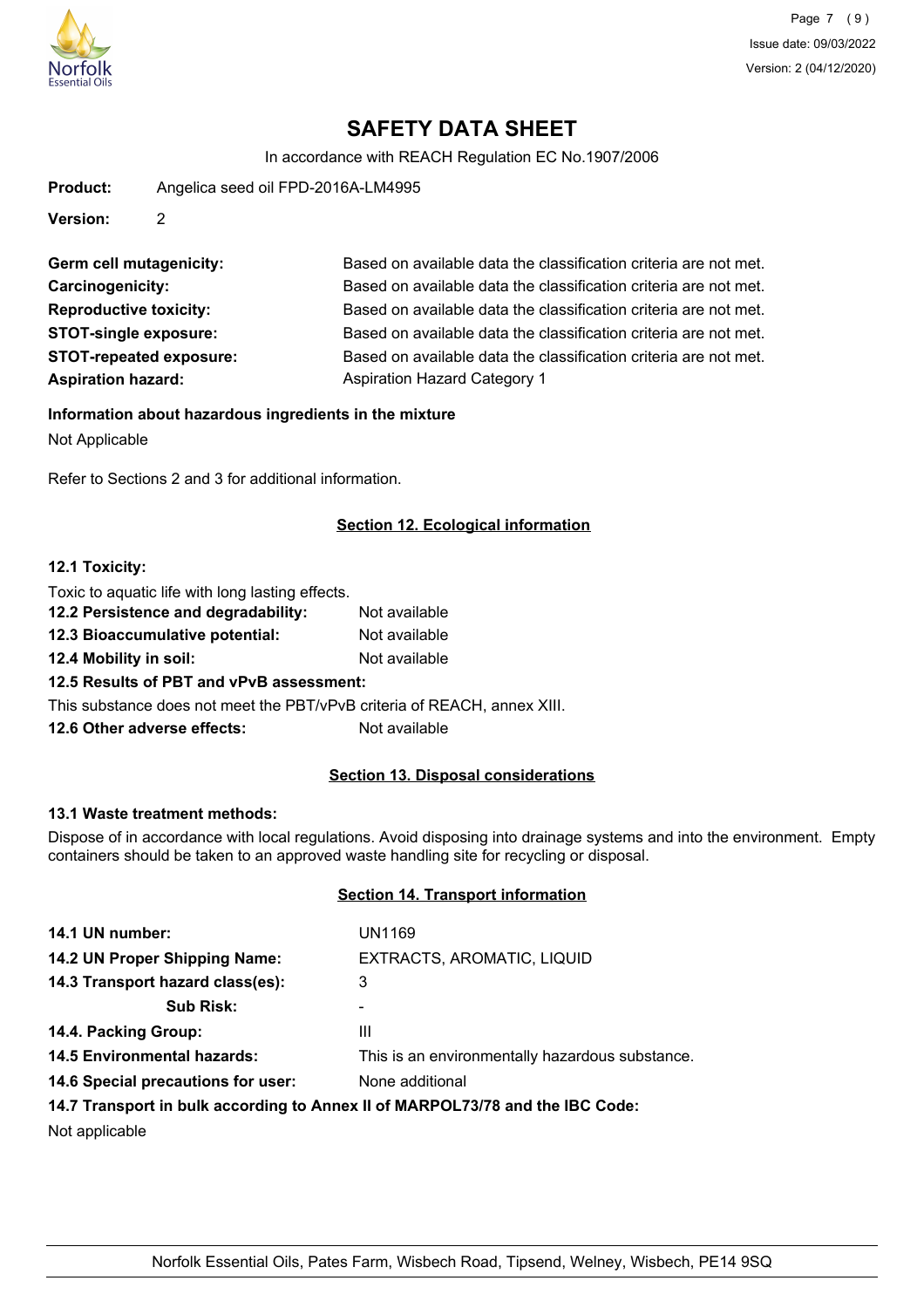

Page 8 (9) Issue date: 09/03/2022 Version: 2 (04/12/2020)

# **SAFETY DATA SHEET**

In accordance with REACH Regulation EC No.1907/2006

**Product:** Angelica seed oil FPD-2016A-LM4995

**Version:** 2

## **Section 15. Regulatory information**

## **15.1 Safety, health and environmental regulations/legislation specific for the substance or mixture**

Water Hazard Class (WGK): 2

# **15.2 Chemical Safety Assessment**

A Chemical Safety Assessment has not been carried out for this product.

| <b>Section 16. Other information</b>                          |
|---------------------------------------------------------------|
| EH C2=26.04% EH C3=2.60% SCI 2=81.97% SS 1=11.90% AH 1=10.53% |
| EH C2=3.84 EH C3=38.40 SCI 2=1.22 SS 1=8.40 AH 1=9.50         |
|                                                               |

**Key to revisions:**

SECTION 3: Composition/information on ingredients

## **Key to abbreviations:**

| <b>Abbreviation</b> | <b>Meaning</b>                                                           |
|---------------------|--------------------------------------------------------------------------|
| Aquatic Acute 1     | Hazardous to the Aquatic Environment - Acute Hazard Category 1           |
| Aquatic Chronic 1   | Hazardous to the Aquatic Environment - Long-term Hazard Category 1       |
| Asp. Tox 1          | <b>Aspiration Hazard Category 1</b>                                      |
| Eye Irrit. 2        | Eye Damage / Irritation Category 2                                       |
| Flam. Liq. 3        | Flammable Liquid, Hazard Category 3                                      |
| Flam. Sol. 2        | Flammable Solid, Hazard Category 2                                       |
| H226                | Flammable liquid and vapour.                                             |
| H <sub>228</sub>    | Flammable solid.                                                         |
| H304                | May be fatal if swallowed and enters airways.                            |
| H315                | Causes skin irritation.                                                  |
| H317                | May cause an allergic skin reaction.                                     |
| H319                | Causes serious eye irritation.                                           |
| H410                | Very toxic to aquatic life with long lasting effects.                    |
| P210                | Keep away from heat, sparks, open flames and hot surfaces. - No smoking. |
| P233                | Keep container tightly closed.                                           |
| P240                | Ground/bond container and receiving equipment.                           |
| P241                | Use explosion-proof electrical, ventilating and lighting equipment.      |
| P242                | Use only non-sparking tools.                                             |
| P243                | Take precautionary measures against static discharge.                    |
| P261                | Avoid breathing vapour or dust.                                          |
| P <sub>264</sub>    | Wash hands and other contacted skin thoroughly after handling.           |
| P272                | Contaminated work clothing should not be allowed out of the workplace.   |
| P273                | Avoid release to the environment.                                        |
| P280                | Wear protective gloves/eye protection/face protection.                   |
| P301/310            | IF SWALLOWED: Immediately call a POISON CENTER or doctor/physician.      |